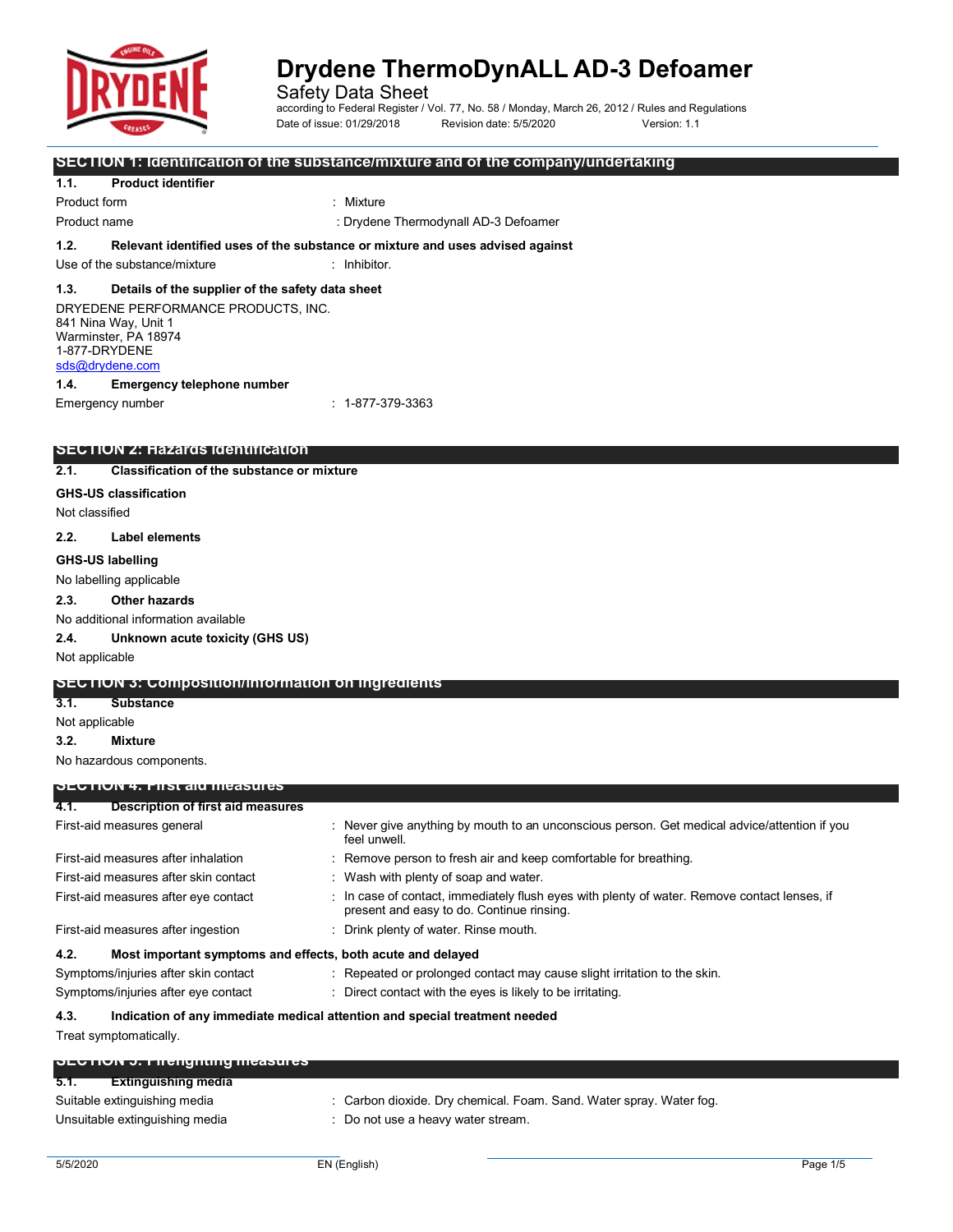Safety Data Sheet

according to Federal Register / Vol. 77, No. 58 / Monday, March 26, 2012 / Rules and Regulations

| 5.2.                                   | Special hazards arising from the substance or mixture                                                                                    |  |  |  |
|----------------------------------------|------------------------------------------------------------------------------------------------------------------------------------------|--|--|--|
| Fire hazard                            | : No particular fire or explosion hazard.                                                                                                |  |  |  |
| <b>Explosion hazard</b>                | : Product is not explosive.                                                                                                              |  |  |  |
| Reactivity                             | : No dangerous reactions known.                                                                                                          |  |  |  |
| <b>Advice for firefighters</b><br>5.3. |                                                                                                                                          |  |  |  |
| Firefighting instructions              | : Do not allow run-off from fire fighting to enter drains or water courses.                                                              |  |  |  |
| Protection during firefighting         | Do not enter fire area without proper protective equipment, including respiratory protection. Use<br>self-contained breathing apparatus. |  |  |  |

|                                                                                                       | <b>SECTION 6: Accidental release measures</b>                       |                                                                                                                                                                               |  |  |
|-------------------------------------------------------------------------------------------------------|---------------------------------------------------------------------|-------------------------------------------------------------------------------------------------------------------------------------------------------------------------------|--|--|
| 6.1.                                                                                                  | Personal precautions, protective equipment and emergency procedures |                                                                                                                                                                               |  |  |
| General measures                                                                                      |                                                                     | : Avoid contact with skin and eyes.                                                                                                                                           |  |  |
| 6.1.1.                                                                                                | For non-emergency personnel                                         |                                                                                                                                                                               |  |  |
|                                                                                                       | Protective equipment                                                | : Chemical goggles or safety glasses. Wear suitable gloves.                                                                                                                   |  |  |
|                                                                                                       | Emergency procedures                                                | : Evacuate unnecessary personnel. Stop leak, if possible without risk.                                                                                                        |  |  |
| 6.1.2.                                                                                                | For emergency responders                                            |                                                                                                                                                                               |  |  |
|                                                                                                       | Protective equipment                                                | : Chemical goggles or safety glasses. Wear suitable gloves.                                                                                                                   |  |  |
|                                                                                                       | Emergency procedures                                                | : Ventilate area. Stop leak if safe to do so.                                                                                                                                 |  |  |
| 6.2.                                                                                                  | <b>Environmental precautions</b>                                    |                                                                                                                                                                               |  |  |
|                                                                                                       | Avoid release to the environment.                                   |                                                                                                                                                                               |  |  |
| 6.3.                                                                                                  | Methods and material for containment and cleaning up                |                                                                                                                                                                               |  |  |
| For containment                                                                                       |                                                                     | : Do not allow minor leaks or spills to accumulate on walking surfaces. Contain any spills with<br>dikes or absorbents to prevent migration and entry into sewers or streams. |  |  |
|                                                                                                       | Methods for cleaning up                                             | : Take up in non-combustible absorbent material and shove into container for disposal.                                                                                        |  |  |
| 6.4.                                                                                                  | Reference to other sections                                         |                                                                                                                                                                               |  |  |
| Section 13: disposal information. Section 7: safe handling. Section 8: personal protective equipment. |                                                                     |                                                                                                                                                                               |  |  |
|                                                                                                       | <b>SECTION 7: Handling and storage</b>                              |                                                                                                                                                                               |  |  |
| 7.1.                                                                                                  | Precautions for safe handling                                       |                                                                                                                                                                               |  |  |
|                                                                                                       | Precautions for safe handling                                       | : Avoid contact with skin, eyes and clothing.                                                                                                                                 |  |  |
| Hygiene measures                                                                                      |                                                                     | : Wash hands and other exposed areas with mild soap and water before eating, drinking or<br>smoking and when leaving work.                                                    |  |  |

| 7.2.                      | Conditions for safe storage, including any incompatibilities |                                                                                                                   |
|---------------------------|--------------------------------------------------------------|-------------------------------------------------------------------------------------------------------------------|
| Storage conditions        |                                                              | : Keep container closed when not in use. Do not store near food, foodstuffs, drugs, or potable<br>water supplies. |
|                           | Incompatible products                                        | : Oxidizer.                                                                                                       |
| Heat and ignition sources |                                                              | : Keep away from heat, sparks and flame.                                                                          |
| Storage area              |                                                              | : Store in dry, cool, well-ventilated area.                                                                       |
| 7.3.                      | Specific end use(s)                                          |                                                                                                                   |

Inhibitor.

### **SECTION 8: Exposure controls/personal protection**

| 8.1.            | <b>Control parameters</b>          |                                                                                                                                 |  |  |
|-----------------|------------------------------------|---------------------------------------------------------------------------------------------------------------------------------|--|--|
|                 | Drydene Thermodynall AD-3 Defoamer |                                                                                                                                 |  |  |
| <b>ACGIH</b>    |                                    | Not applicable                                                                                                                  |  |  |
| <b>OSHA</b>     |                                    | Not applicable                                                                                                                  |  |  |
| 8.2.            | <b>Exposure controls</b>           |                                                                                                                                 |  |  |
|                 | Appropriate engineering controls   | : Avoid splashing. Ensure good ventilation of the work station.                                                                 |  |  |
|                 | Personal protective equipment      | : Avoid all unnecessary exposure.                                                                                               |  |  |
| Hand protection |                                    | Wear suitable gloves.                                                                                                           |  |  |
| Eye protection  |                                    | : Chemical goggles or safety glasses.                                                                                           |  |  |
|                 | Respiratory protection             | In case of inadequate ventilation wear respiratory protection. Use an approved respirator<br>equipped with oil/mist cartridges. |  |  |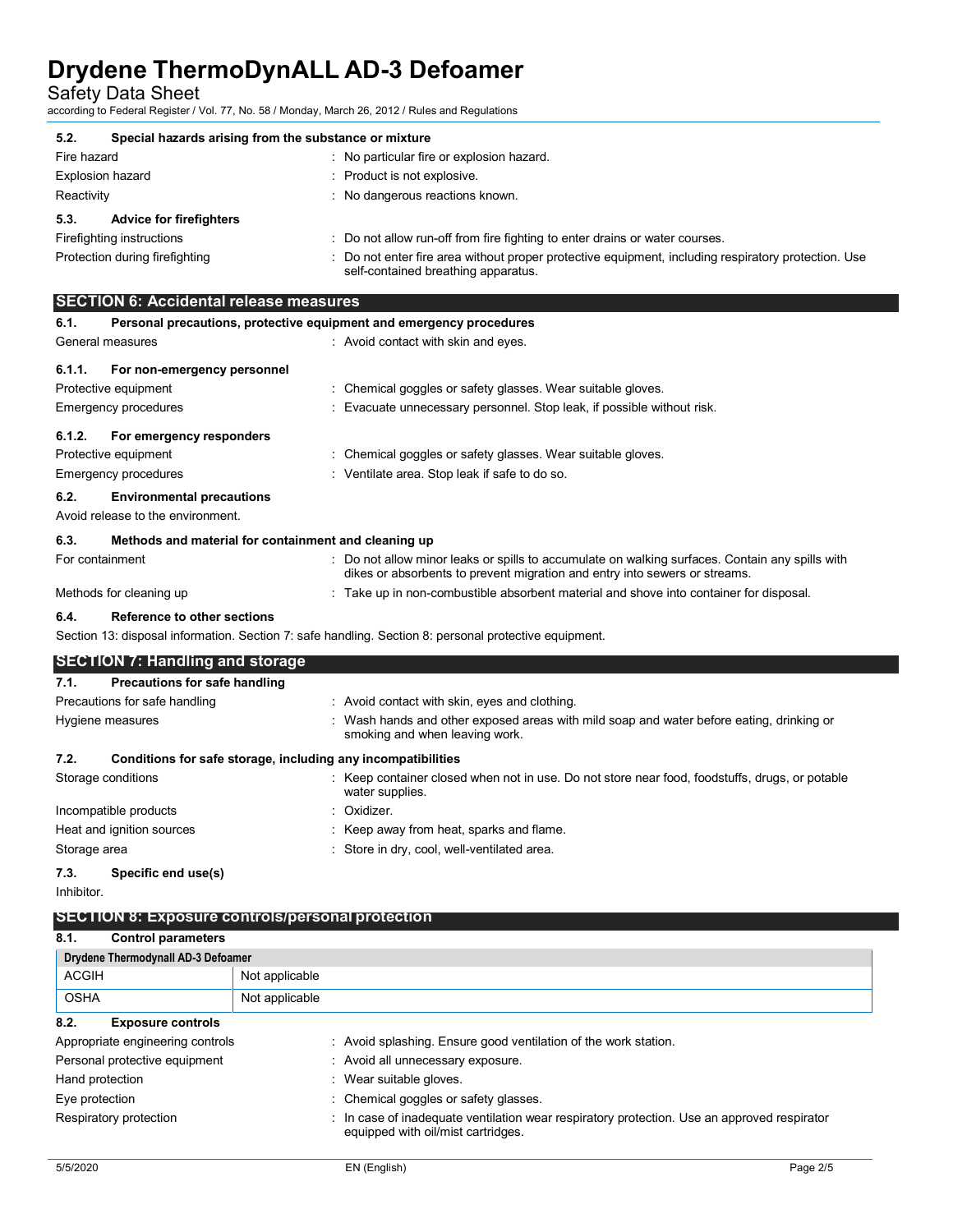Safety Data Sheet

according to Federal Register / Vol. 77, No. 58 / Monday, March 26, 2012 / Rules and Regulations

| <b>SECTION 9: Physical and chemical properties</b>            |                     |  |  |
|---------------------------------------------------------------|---------------------|--|--|
| Information on basic physical and chemical properties<br>9.1. |                     |  |  |
| Physical state                                                | : Liquid            |  |  |
| Colour                                                        | : Off-white         |  |  |
| Odour                                                         | $:$ mild            |  |  |
| Odour threshold                                               | : No data available |  |  |
| pH                                                            | : 9.6 (1% in water) |  |  |
| Relative evaporation rate (butyl acetate=1)                   | : No data available |  |  |
| Melting point                                                 | : No data available |  |  |
| Freezing point                                                | No data available   |  |  |
| Boiling point                                                 | : $> 100 °C$        |  |  |
| Flash point                                                   | : $> 100 °C$        |  |  |
| Auto-ignition temperature                                     | : No data available |  |  |
| Decomposition temperature                                     | : No data available |  |  |
| Flammability (solid, gas)                                     | No data available   |  |  |
| Vapour pressure                                               | : No data available |  |  |
| Relative vapour density at 20 °C                              | : No data available |  |  |
| Relative density                                              | : 0.99              |  |  |
| Density                                                       | $: 0.99$ kg/l       |  |  |
| Solubility                                                    | No data available   |  |  |
| Log Pow                                                       | No data available   |  |  |
| Log Kow                                                       | No data available   |  |  |
| Viscosity, kinematic                                          | : No data available |  |  |
| Viscosity, dynamic                                            | No data available   |  |  |
| Explosive properties                                          | No data available   |  |  |
| Oxidising properties                                          | No data available   |  |  |
| <b>Explosive limits</b>                                       | : No data available |  |  |

#### **9.2. Other information**

No additional information available

**SECTION 10: Stability and reactivity 10.1. Reactivity**

No dangerous reactions known.

### **10.2. Chemical stability**

Stable under normal conditions.

#### **10.3. Possibility of hazardous reactions**

#### Hazardous polymerization will not occur.

#### **10.4. Conditions to avoid**

Heat.

#### **10.5. Incompatible materials**

Strong oxidizing agents.

#### **10.6. Hazardous decomposition products**

Carbon monoxide. Carbon dioxide. Formaldehyde. Silicon oxides.

#### **SECTION 11: Toxicological information**

| 11.1.                             | Information on toxicological effects |                  |
|-----------------------------------|--------------------------------------|------------------|
| Acute toxicity                    |                                      | · Not classified |
| Skin corrosion/irritation         |                                      | · Not classified |
| Serious eye damage/irritation     |                                      | Not classified   |
| Respiratory or skin sensitisation |                                      | Not classified   |
| Germ cell mutagenicity            |                                      | · Not classified |
| Carcinogenicity                   |                                      | Not classified   |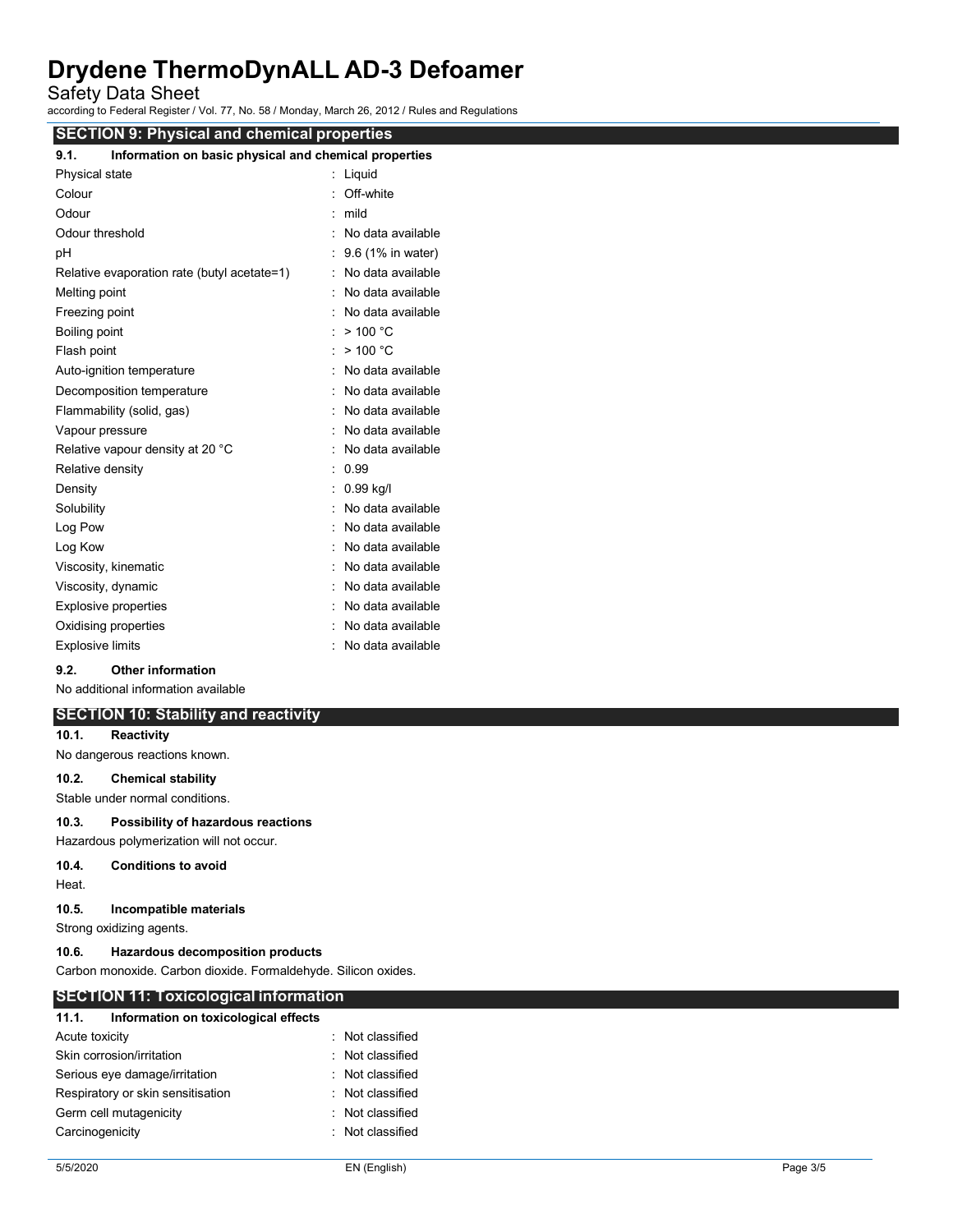Safety Data Sheet

according to Federal Register / Vol. 77, No. 58 / Monday, March 26, 2012 / Rules and Regulations

| Reproductive toxicity                                                             | : Not classified                                                        |  |  |
|-----------------------------------------------------------------------------------|-------------------------------------------------------------------------|--|--|
| Specific target organ toxicity (single exposure)                                  | : Not classified                                                        |  |  |
| Specific target organ toxicity (repeated<br>exposure)                             | : Not classified                                                        |  |  |
| Aspiration hazard                                                                 | : Not classified                                                        |  |  |
| Symptoms/injuries after skin contact                                              | Repeated or prolonged contact may cause slight irritation to the skin.  |  |  |
| Symptoms/injuries after eye contact                                               | Direct contact with the eyes is likely to be irritating.                |  |  |
| Likely routes of exposure                                                         | : Inhalation; Skin and eye contact                                      |  |  |
|                                                                                   |                                                                         |  |  |
| <b>SECTION 12: Ecological information</b>                                         |                                                                         |  |  |
| 12.1.<br><b>Toxicity</b>                                                          |                                                                         |  |  |
| No additional information available                                               |                                                                         |  |  |
| 12.2.<br>Persistence and degradability<br>No additional information available     |                                                                         |  |  |
|                                                                                   |                                                                         |  |  |
| 12.3.<br><b>Bioaccumulative potential</b><br>No additional information available  |                                                                         |  |  |
| 12.4.                                                                             |                                                                         |  |  |
| <b>Mobility in soil</b><br>No additional information available                    |                                                                         |  |  |
| Other adverse effects<br>12.5.                                                    |                                                                         |  |  |
| No additional information available                                               |                                                                         |  |  |
|                                                                                   |                                                                         |  |  |
| <b>SECTION 13: Disposal considerations</b>                                        |                                                                         |  |  |
| <b>Waste treatment methods</b><br>13.1.                                           |                                                                         |  |  |
| Sewage disposal recommendations                                                   | : Do not dispose of waste into sewer.                                   |  |  |
| Waste disposal recommendations                                                    | Dispose in a safe manner in accordance with local/national regulations. |  |  |
| <b>SECTION 14: Transport information</b>                                          |                                                                         |  |  |
| In accordance with DOT                                                            |                                                                         |  |  |
| Not considered a dangerous good for transport regulations                         |                                                                         |  |  |
| <b>Additional information</b>                                                     |                                                                         |  |  |
| Other information                                                                 | : No supplementary information available.                               |  |  |
| ADR                                                                               |                                                                         |  |  |
| No additional information available                                               |                                                                         |  |  |
| <b>Transport by sea</b>                                                           |                                                                         |  |  |
| No additional information available                                               |                                                                         |  |  |
| Air transport                                                                     |                                                                         |  |  |
| No additional information available                                               |                                                                         |  |  |
| <b>SECTION 15: Regulatory information</b>                                         |                                                                         |  |  |
| 15.1. US Federal regulations                                                      |                                                                         |  |  |
| No additional information available                                               |                                                                         |  |  |
|                                                                                   |                                                                         |  |  |
| 15.2. International regulations<br><b>CANADA</b>                                  |                                                                         |  |  |
| No additional information available                                               |                                                                         |  |  |
|                                                                                   |                                                                         |  |  |
| <b>EU-Regulations</b>                                                             |                                                                         |  |  |
| No additional information available                                               |                                                                         |  |  |
| Classification according to Regulation (EC) No. 1272/2008 [CLP]<br>Not classified |                                                                         |  |  |
| Classification according to Directive 67/548/EEC [DSD] or 1999/45/EC [DPD]        |                                                                         |  |  |
| Not classified                                                                    |                                                                         |  |  |
| <b>National regulations</b><br>15.2.2.                                            |                                                                         |  |  |

No additional information available\